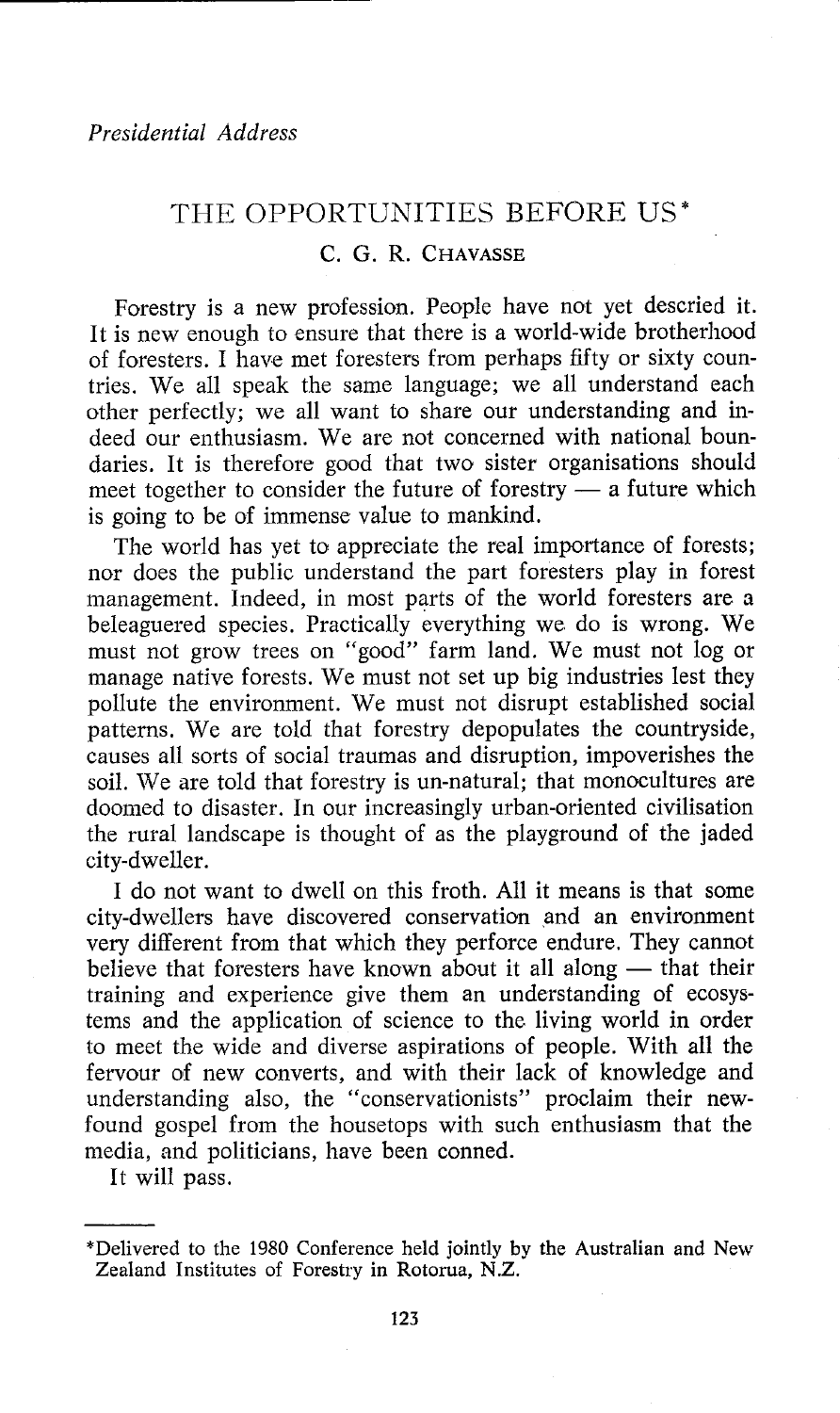Rather astonishingly, foresters, far from squaring their shoulders and fighting back, have tended to cringe before this onslaught. They show a strange apathy. The number of people eligible to become members of the N.Z. Institute of Foresters probably equals the number who belong, of whom the number who actively promote their beliefs and demonstrate their righteousness is small indeed.

And yet all foresters need to contribute to public enlightenment. If they do not do so, there are plenty of people bent on ensuring public obfuscation. Let me briefly enumerate a few fallacies dear to the public at present:

- Forestry is a threat to farming. Not true: forestry is complementary to farming and every fact that one can muster shows that the best land use for our pastoral country would be a nice combination of farming and forestry.
- Forests are the environment. Not true: the environment for most people consists of city streets, shops, factories, suburbs; Forests are the environment. Not true: the environment for most people consists of city streets, shops, factories, suburbs; the urban dweller goes to water for his holidays — beaches, lakes and tivers the urban dweller goes to water for his holidays — beaches, lakes and rivers — not forests.
- Monocultures are un-natural. On the contrary, monospecific forests are common, especially in the temperate regions of the world, so why should monoculture of forests be un-natural?
- Ecosystems are immutable. Not true: ecosystems are continuaIIy changing, while catastrophe is the natural way for forests to be regenerated.
- Man has no part in ecosystems. Not true: cities are ecosystems. Man has played a part in forest ecosystems since time immemorial. Probably most forests in New Zealand have been modified by Maori use, apart from large areas destroyed by fires both before and after European settlement.
- Natural forests should not be managed for wood production. Not true: most of the managed forests of the world are natural forests; the exotic forests of New Zealand, Australia and a few other countries are exceptions.
- Multiple use is an untenable concept; forests must be preserved. Not true: people make multiple demands on forests, so forests must therefore be subject to multiple objectives and multiple use.
- Natural forests are healthy. Not true: natural forests are riddled with disease.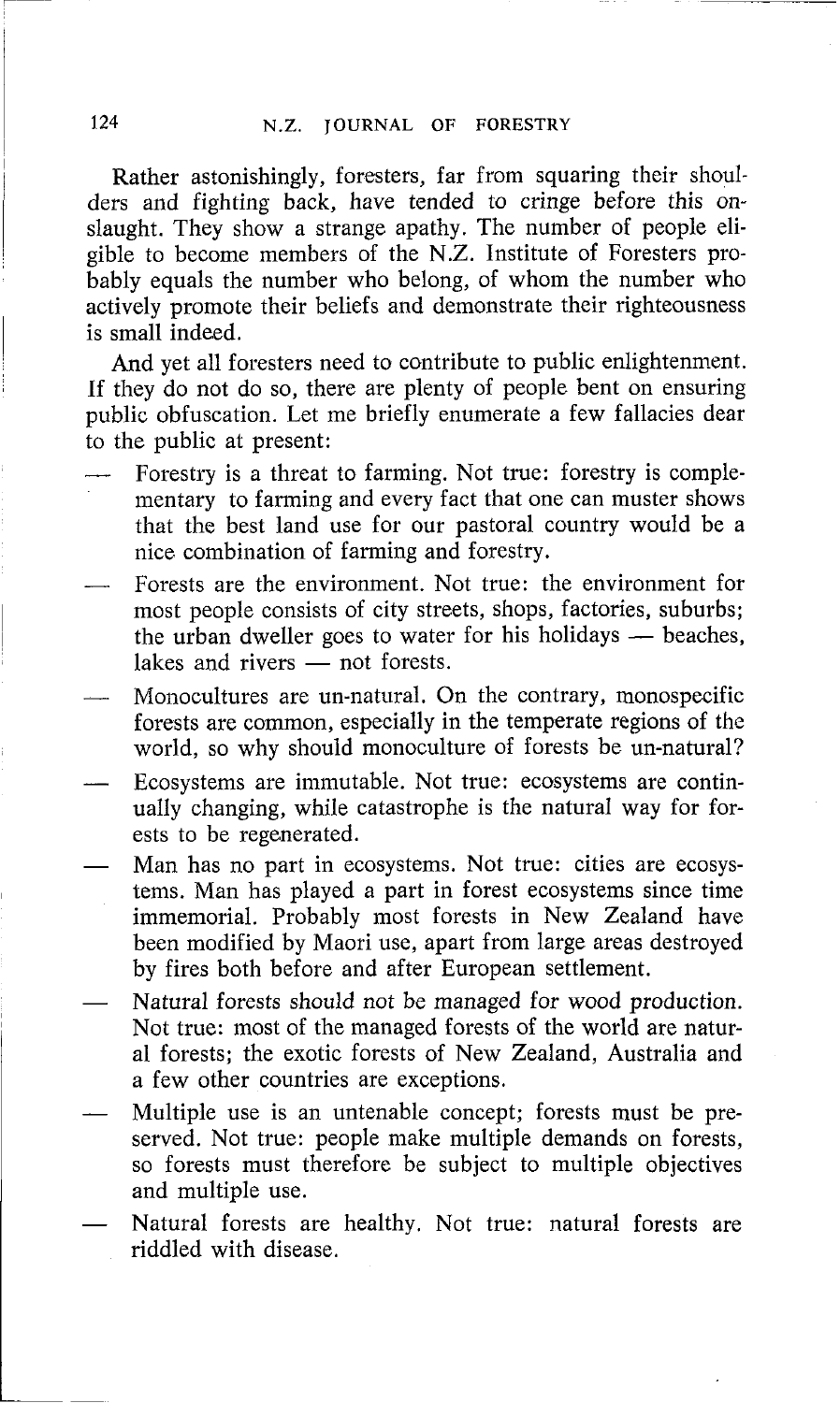- Our exotic forests are ecological deserts. Not true: they contain large numbers of species of plants and birds.
- Logging destroys forests. Not true: the only forests being destroyed are those destined to become farm land. Logging is a major means of regenerating forests before they become subject to natural catastrophies.

These are the main misconceptions. Need I go on? They add up to a picture of the forester as a soulless bush-butcher bent on destroying the" environment". At the same time, the people do not understand that they use two tonnes of wood per annum for every man, woman and child. They do not know where wood comes from. Nor have they any idea of what the future of wood holds for their own wellbeing.

Let me turn back to 1949. In that year Egon Glesinger, then a senior officer in the forestry side of the Food and Agriculture Organization, published a book called The Coming *Age* of Wood. Glesinger's thesis was "How to win the peace by providing plenty" for all mankind. He stated that: "It is my honest belief that freedom from want, if it is ever to be achieved and no matter when it arrives, can come only in a new age of wood." But he admitted that, "of course, the new age of wood is still far away". We may note, in passing, that the world's population was then some 2000 mllion people, and no one had felt anxious about the "population explosion"; but it was clear then that the world's resources were insufficient to meet the needs of everyone at a modestly affluent level.

The initial reaction to Glesinger's thesis was ridicule. The world had just arrived at the Atomic Age, and people fervently believed that the power in the nucleus of the atom would provide plenty for all mankind.

Glesinger, in fairly simple fashion, traced the relationship of the rise and fall of civilisations to the use those civilisations made of the forests. It is a melancholy tale. In every case the forests were treated as a mine which provided the wealth to sustain the growth of civilisation. When the forests had eventually been destroyed, the country became subject to erosion, flooding, siltation of good farm land and general and frequent natural calamities. (For "natural" read "man-induced".) No ancient civilisation looked upon the forests as a source of continuous well-being, or attempted to manage them for sustained yeild. As the forest disappeared, so the civilisation decayed. Glesinger was convinced that "Civilisation can best develop . . . by cultivating the forest".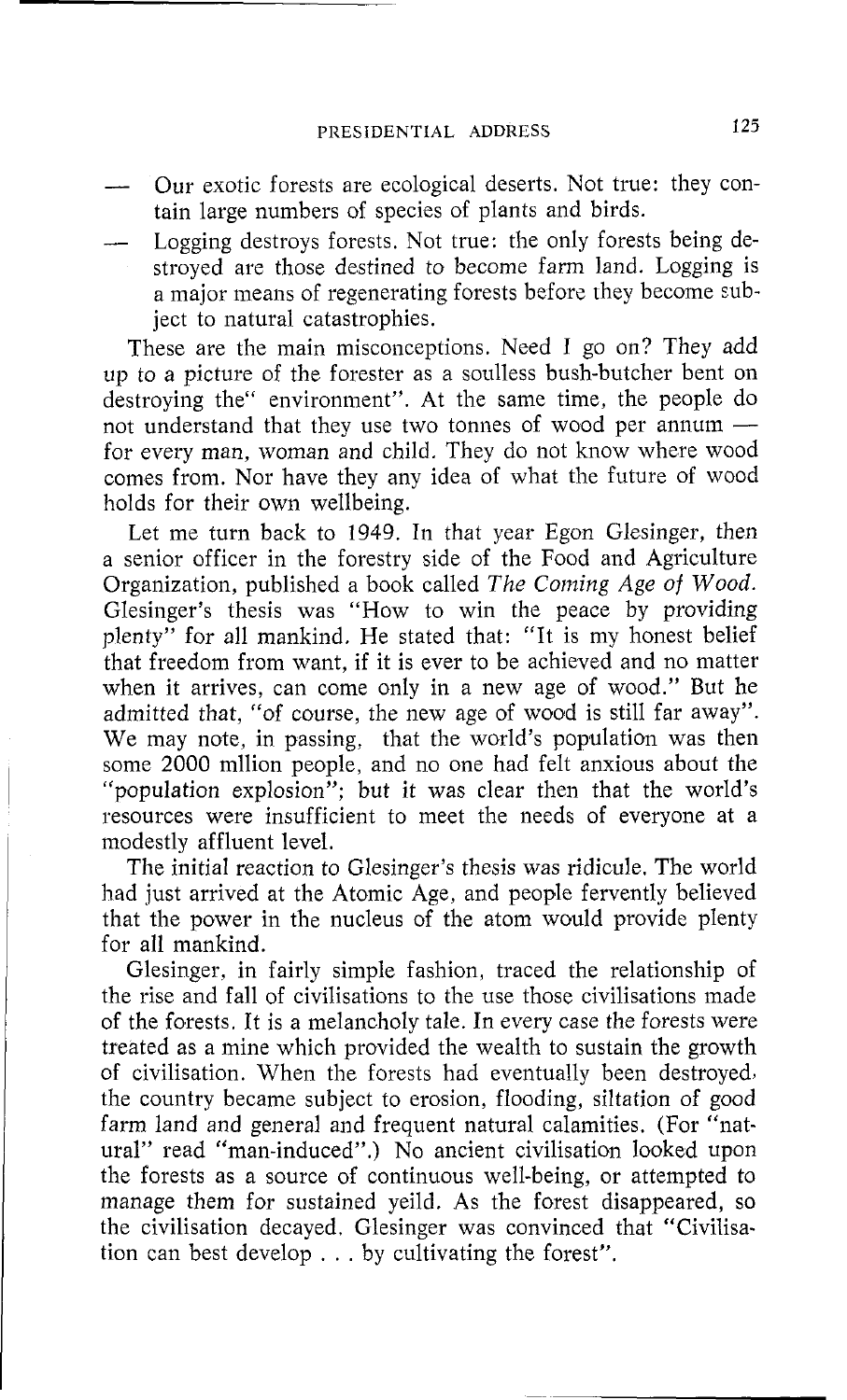Describing the possibilities of the vast, and then untapped, tropical forest resource, Glesinger wrote: "The time has come . . to attack the world's last and largest frontier—and to attack it properly. It was hitherto the privilege of pioneers to be wasteful and destructive. Clearing the land with axe and fire, they regarded the forests as an obstacle to progress, not as a source of wealth. The day of this kind of pioneer is past." He pointed out that people are complacent about wood supplies, which are taken for granted. "Wood is usually considered one of the few raw materials about which Europe need not worry," he notes, but then observes, "This is not supported by the facts". "Progress . . . has come to be identified with the replacement of wood by stronger, lighter, more durable, or glamorous materials. To predict an age of wood is to predict a reversal of progress itself." On the contrary, the truth is that standards of living in many countries can be gauged by studying the *per capita* consumption of wood. "It is no accident that present wood-consumption rates reflect the welfare of countries, because all through history forests have exercised a decisive influence on the fate of nations." In this connection it was interesting that the Nazi administration in Germany saw this clearly and attempted to corner the world's wood trade. They saw wood as the basic and vital raw material for the manufacture of fuels, rubber and ligno-chemicals, as well as more conventional artefacts.

Glesinger then gives a description of the Swedish wood-based economy throughout the war. "By 1944 the forests of Sweden were producing . . . practically everything that Sweden had previously imported." The driving force was a forester, Eric Lundh. For example, fuelwood production was trebled to thirty million tons and used for homes and industries in place of imported coal. Some 70 000 vehicles, 15 000 farm tractors, and thousands of stationary machines and fishing boats were run on wood-gas generators. Large amounts of fuels and lubricants were produced from wood distillation. Farm animals were fed with a million tons a year of wood-derived cellulose feed supplemented by high-protein yeast grown on waste liquors from the sulphite pulping process. Large quantities of clothes were made from wood-derived rayon and cell-wod; many new fibres, and synthetic leather, were made from wood. Swedish ingenuity developed building components, panel products, insulating material and prefabricated housing — all from wood. Other wood-derived products were soaps, oils, glycerin, glues, explosives, synthetic rubber, plastics, lacquers,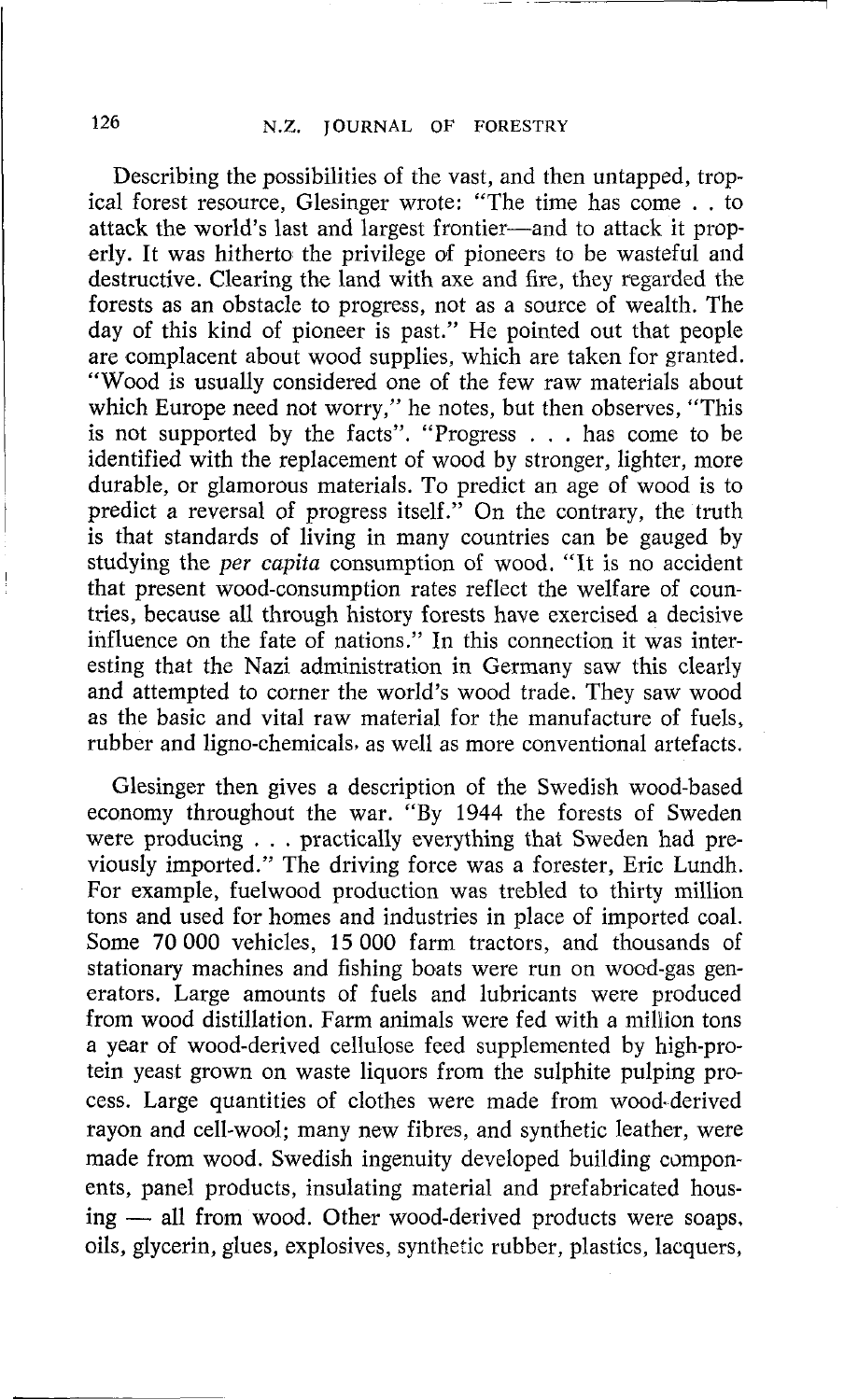resins, paints, cosmetics, pharmaceutical products, dyes and a wide variety of other chemicals.

At the war's end, much of this impressive achievement was dismantled. Egon Glesinger's thesis disappeared under the impetus of the decreasing real price, and vastly increased production, of mineral oil. And the richer countries continued to obtain their wood supplies by destructively exploiting his "last frontier" the tropical forests. According to current FAO figures, they are disappearing at a rate close to 16 million hectares per annum. Man is, in a word, back at his old game, hastening the time of retribution.

When FA0 was formed, its objective was freedom from want tion.<br>When FAO was formed, its objective was freedom from want<br>for all mankind — a truly noble concept. Glesinger predicted<br>that "The world stands on the threshold of developments in the that, "The world stands on the threshold of developments in the use of wood as revolutionary as the invention of the steam engine or the introduction of technology on the farm . . . The world's forests and the raw material they yield could become one of the most significant features of the new age."

His enthusiasm was not ill-founded. He pointed out that: "Wood will become the characteristic raw material of our civilisation because it has three attributes which make it unique among all raw materials . . . Wood is universal . . . wood is abundant . . . wood is inexhaustible" if forests are purposely managed for sustained yield.

In Part I11 of the book Glesinger lists the uses of wood. At the head of the list is wood as a source of energy, followed by the potentialities of a ligno-chemical industry. He was a prophet, without a doubt, for like all prophets he was before his time and everyone ignored him. Let us then look at our present world scene.

The oil is running out and continuously rising crude oil prices fan the fires of inflation. The end of natural gas is only just over the horizon. There is said to be "plenty of coal" at present levels of consumption, but getting it will become more costly and difficult as time goes by. There are enormous reserves of oil shales, but extraction is colossally expensive. There is growing fear of, and opposition to, nuclear power.

What, then, of world wood supplies? All is not well. Europe is now a large net importer. Sweden, a major producer, has found that its national inventories have shown figures well above recoverable yields. Swedish companies are looking for other lands where they can grow the additional wood to keep their factories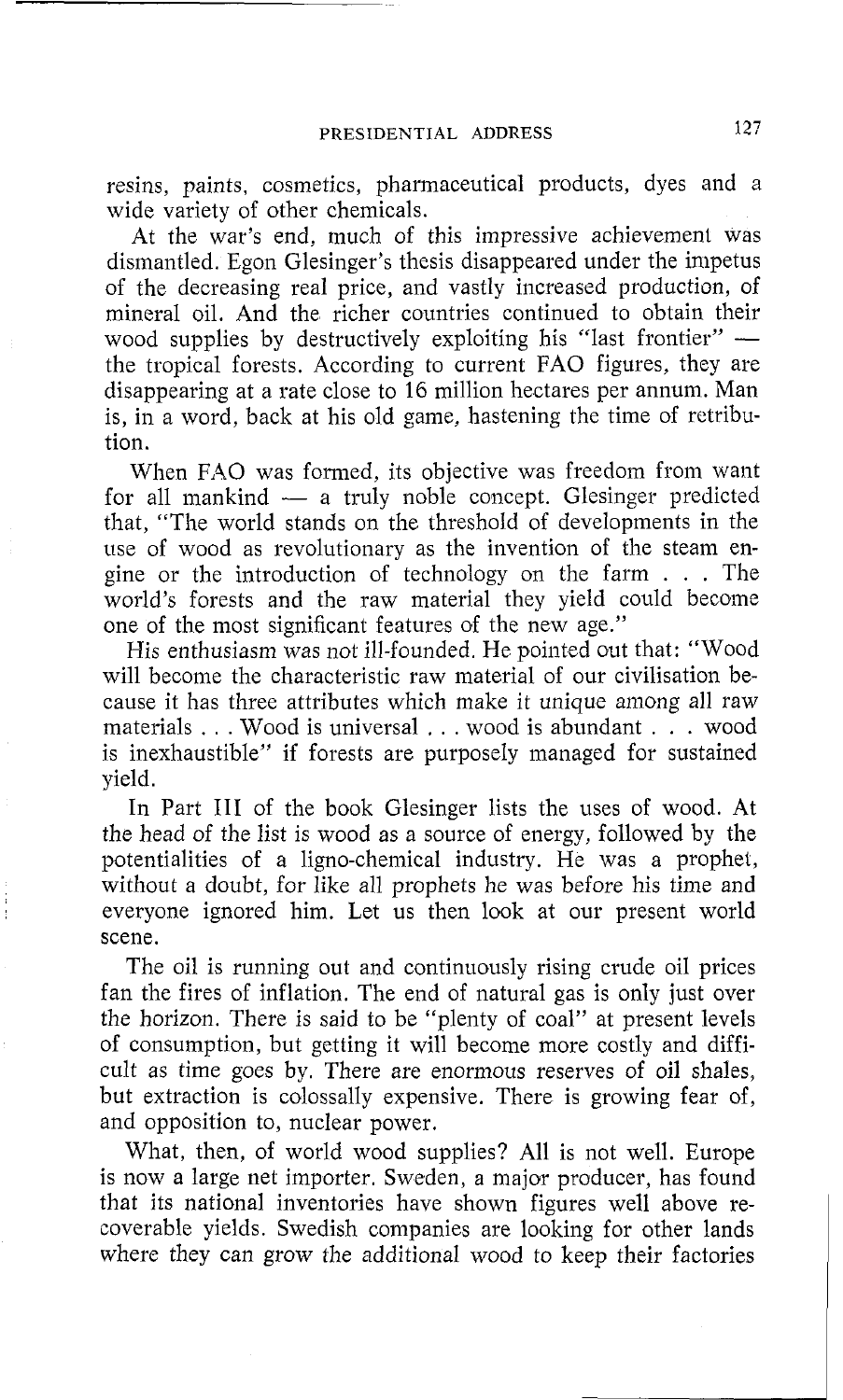## 128 N.Z. **IOURNAL** OF FORESTRY

in business; their world-renowned social welfare system is in doubt. Finland imports large quantities of raw wood from the U.S.S.R. The U.S.S.R.'s much-vaunted timber reserves appear to be a chimaera. Germany has been put in a tizzy by serious blowdown of forests in 1973, which will lead to curtailed wood harvests for 40 years or more. Britain is only just beginning to harvest forests which were initiated from 1920 onwards, and their planting programme is now seen to have been woefully inadevest forests which were initiated from 1920 onwards, and their<br>planting programme is now seen to have been woefully inade-<br>quate. Italy, Spain, France, Greece, Yugoslavia — you name it<br>— are trying to oatsh un with wood de planting programme is now seen to have been woetully inade-<br>quate. Italy, Spain, France, Greece, Yugoslavia — you name it<br>— are trying to catch up with wood demand by massive injections<br>of capital for forest development an of capital for forest development and improved yield.

Japan imports enormous quantities of both hardwoods and softwoods. China is desperately short of wood. The U.S.A. imports huge quantities of forest products from Canada, where the remaining accessible wood resources are becoming alarmingly attenuated, while growth of the meagre new forests is often painfully slow. World-wide commercial and state interests are conniving in munching huge swathes out of the tropical forests, reckless of the long-term consequences. The Brazilian "miracle" will be shortlived. The Philippines forests have been all but obliterated. In Malaya, Borneo, Sarawak, Indonesia, Papua New Guinea, the forests are disappearing at an accelerating rate in order to provide capital for development. There is a dire shortage of wood in India . . .

In other words, the world is just beginning to get Egon Glesinger's message. It is no wonder, then, that several countries consider New Zealand a "good risk" and are eager to lend us money. We are growing lots of wood, and we have reserves of power to process it for a multitude of human uses.

The choice, as Egon Glesinger points out, is between Cain and Abel. The Biblical allegory defines the clash between the nomad and the settled agriculturist. The great-great-great-great-grandson of Cain was Tubal-Cain, the metal worker. The metal workers, the engineers, the restless seekers and adventurers, born of the industrial revolution, are still with us and still have the inside running. They rely on mining, and they still have the ear of those who exercise authority in the corridors of power.

As yet, our rulers find it hard to look at the sun as the ultimate source of power and wealth. Nor can they see that the final achievement of the engineers and the miners will be the wasteland. It is up to the sons of Abel to make the forest to flourish and so bring in the age of sustainable plenty. Abel is the settled